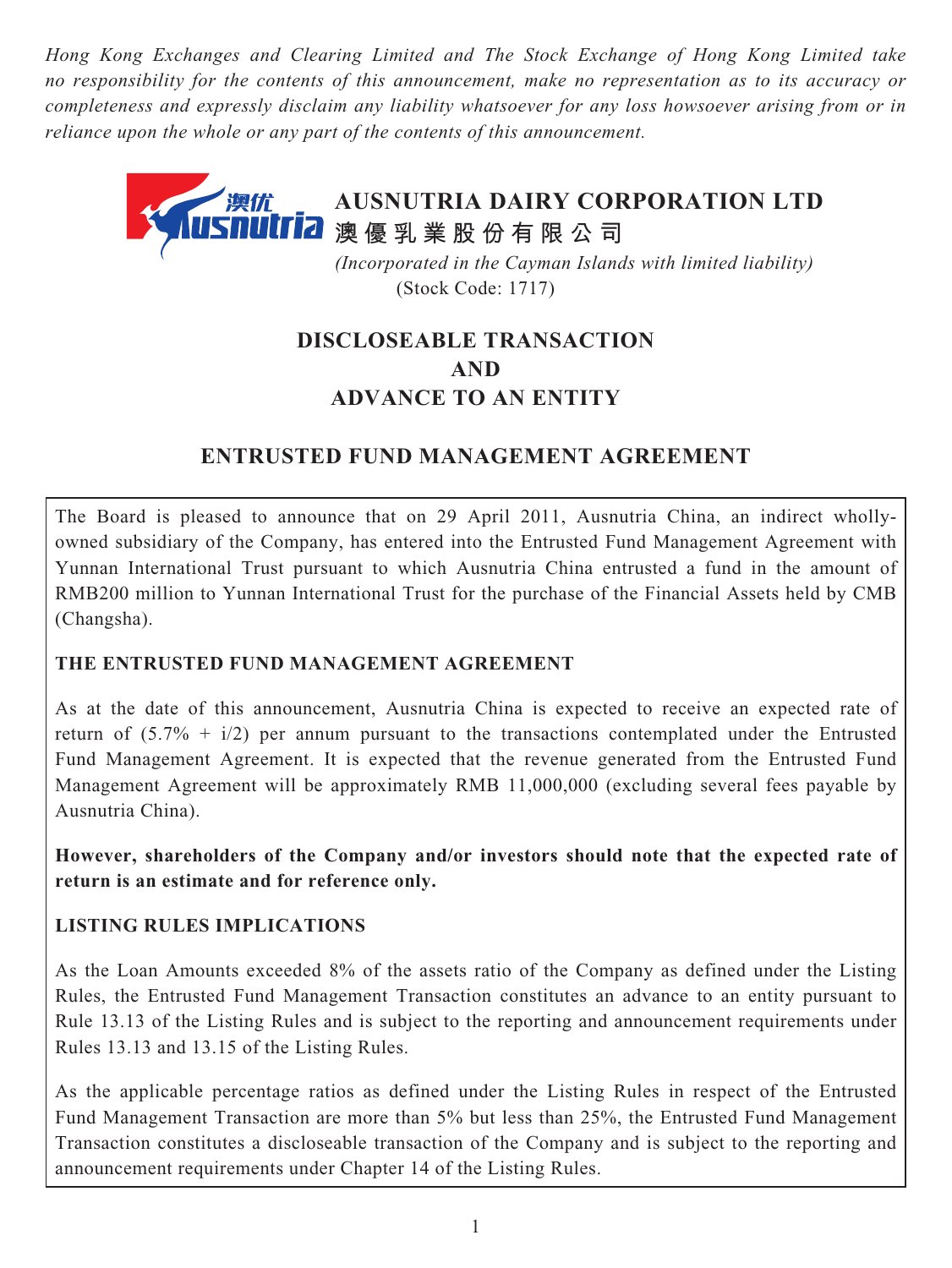The Board is pleased to announce that on 29 April 2011, Ausnutria China, an indirect wholly-owned subsidiary of the Company, has entered into the Entrusted Fund Management Agreement with Yunnan International Trust pursuant to which Ausnutria China entrusted a fund in the amount of RMB200 million to Yunnan International Trust for the purchase of the Financial Assets held by CMB (Changsha).

## **THE ENTRUSTED FUND MANAGEMENT AGREEMENT**

## **Date**

29 April 2011

## **Parties**

- (a) Ausnutria China as principal and beneficiary
- (b) Yunnan International Trust as trustee

To the best knowledge of the Directors' knowledge, information and belief having made all reasonable enquiries, Yunnan International Trust and its ultimate beneficial owners are third parties independent of the Company and its connected persons.

### **Entrustment of the Entrusted Amount**

Ausnutria China has transferred the Entrusted Amount to the designated trust account held by Yunnan International Trust on the date of signing of the Entrusted Fund Management Agreement, being 29 April 2011.

### **Duration**

Yunnan International Trust will hold the Entrusted Amount on trust in favour of Ausnutria China from the date when Ausnutria China transferred the Entrusted Amount to the designated trust account held by Yunnan International Trust up to the last expiry date of the Financial Assets.

### **Sources of fund**

The Entrusted Amount is financed by the internal resources of the Company generated from its normal business operations.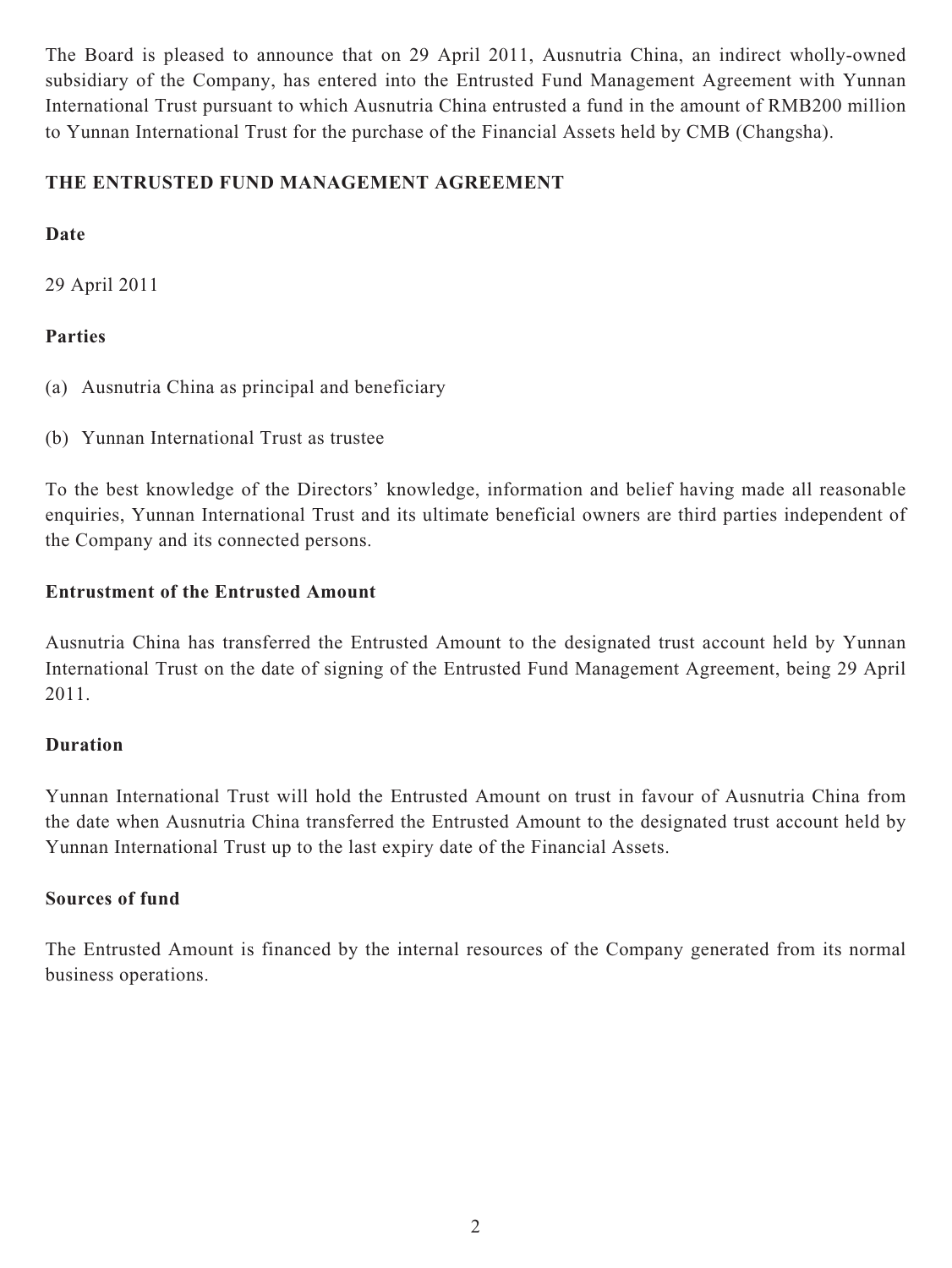### **Permitted use of the Entrusted Amount**

Yunnan International Trust is permitted to apply the Entrusted Amount onto the purchase of the following financial assets (the "**Financial Assets**") held by CMB (Changsha):

| <b>Borrower</b>             | Lender               | <b>Loan Amount</b> | <b>Term of Loan</b> |
|-----------------------------|----------------------|--------------------|---------------------|
| Hunan Non-Ferrous Metals    | Dongtang Sub-branch, | RMB 30,000,000     | 22 March 2011 to    |
| Co., Ltd* (湖南有色金属股          | CMB (Changsha)       |                    | 22 March 2012       |
| 份有限公司)                      |                      |                    |                     |
| Hunan Non-Ferrous Metals    | Dongtang Sub-branch, | RMB 70,000,000     | 22 April 2011 to    |
| Co., Ltd* (湖南有色金属股          | CMB (Changsha)       |                    | 22 April 2012       |
| 份有限公司)                      |                      |                    |                     |
| Chenzhou Diamond Tungsten   | Dongtang Sub-branch, | RMB 50,000,000     | 25 April 2011 to    |
| Products Co., Ltd* (郴州鑽     | CMB (Changsha)       |                    | 25 April 2012       |
| 石鎢製品有限責任公司)                 |                      |                    |                     |
| Hunan Bismuth Industry Co., | Dongtang Sub-branch, | RMB 50,000,000     | 25 April 2011 to    |
| Ltd*(湖南鉍業有限責任公              | CMB (Changsha)       |                    | 25 April 2012       |
| 司)                          |                      |                    |                     |

All of the Financial Assets are unsecured and bear variable interest rates.

## **Revenue generated and expected rate of return**

Pursuant to the Entrusted Fund Management Agreement, Ausnutria China is entitled to receive from Yunnan International Trust a daily expected return as calculated by the formula below:

Daily expected return = Outstanding Loan Amount x  $\frac{\text{Expected rate of return}}{260}$ 360

The expected rate of return is calculated by the formula below:

Expected rate of return =  $5.7\% + \frac{1}{2}$ 

where "i" is the actual changes in the interest rate of the respective Loan Amount due to the adjustment in the benchmark lending rate set by the People's Bank of China

It is expected that the revenue generated from the Entrusted Fund Management Agreement will be approximately RMB 11,000,000 (excluding several fees payable by Ausnutria China as mentioned in the sub-paragraph headed "Fees paid by Ausnutria China" below.)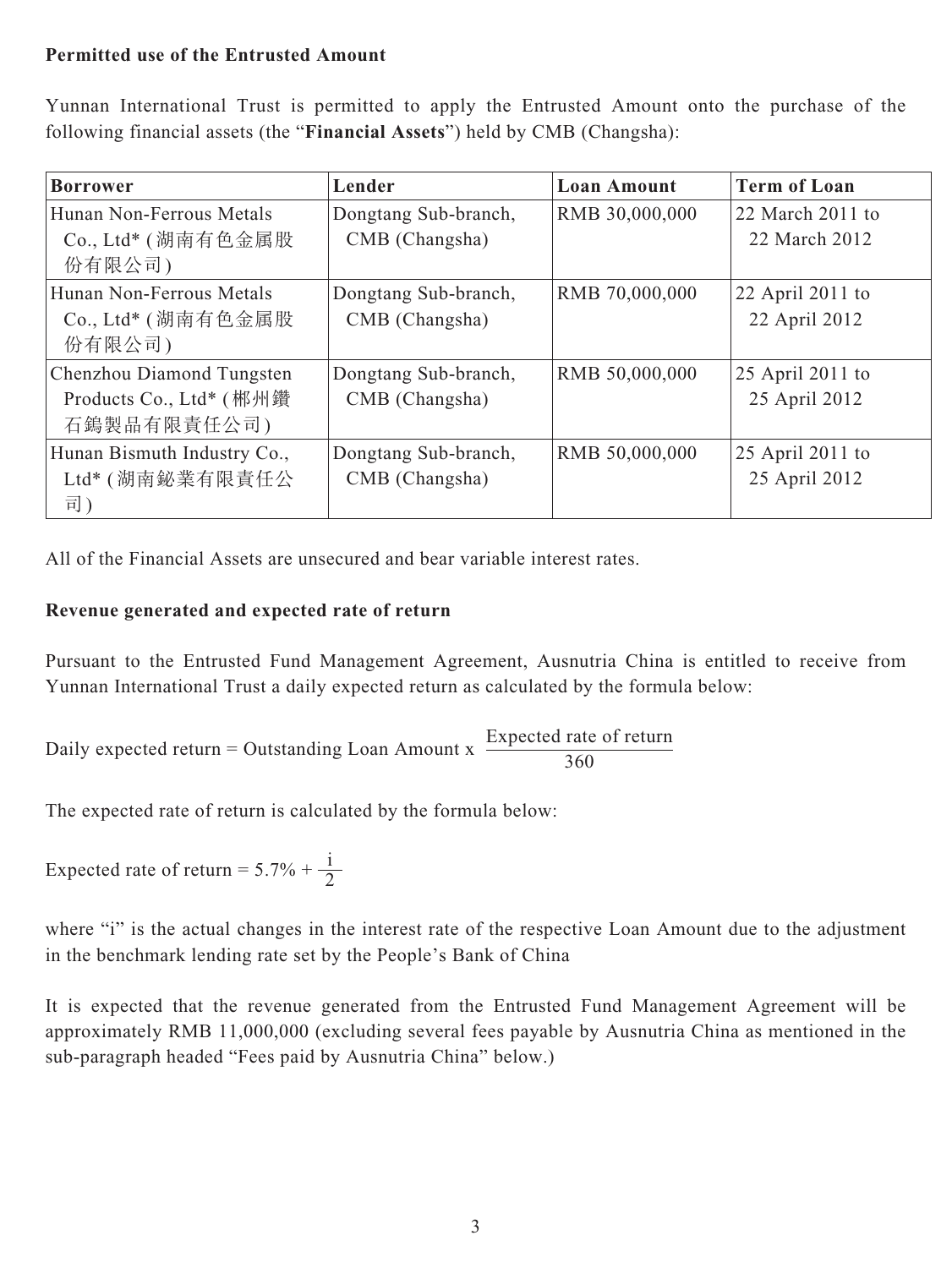The expected rate of return is determined based on commercial negotiation with reference to return of similar investment products in the market in the PRC.

# **However, shareholders of the Company and/or investors should note that the expected rate of return is an estimate and for reference only.**

Yunnan International Trust shall deposit the residual Entrusted Amount (after deduction of any trust fees and taxes) (the "**Entrusted Revenue**") into the designated account of Ausnutria China on (a) the third business day after the 21st day of each quarter; and (b) the expiry date of the respective Loan Amount or the date of early repayment of the Loan Amount.

### **Fees paid by Ausnutria China**

Pursuant to the Entrusted Fund Management Agreement, Ausnutria China is required to pay Yunnan International Trust certain trust fees, including but not limited to, (a) management fees; (b) trustee remuneration; (c) custody fees; and (d) financial consultancy fees. The estimated total fees paid by Ausnutria China under the Entrusted Fund Management Agreement amounted to approximately RMB 1.5 million.

#### **Termination provisions**

The Entrusted Fund Management Agreement may be terminated, among others, if:

- (a) the continuity of the Entrusted Fund Management Agreement would violate the objective of a trust;
- (b) mutual consent has been obtained by all the relevant parties to terminate the Entrusted Fund Management Agreement;
- (c) the trust arrangement has been revoked;
- (d) the trust arrangement has been cancelled;
- (e) the Loan Amounts have all been fully and duly settled by the respective Borrowers; and
- (f) the Entrusted Fund Management Agreement is terminated by any applicable laws, administrative measures and/or regulations.

Upon termination and/or expiry of the Entrusted Fund Management Agreement,

(a) if the Loan Amounts have all been fully and duly settled by the respective Borrowers, Yunnan International Trust is required to deposit the Entrusted Amount (in cash) into the designated account of Ausnutria China; or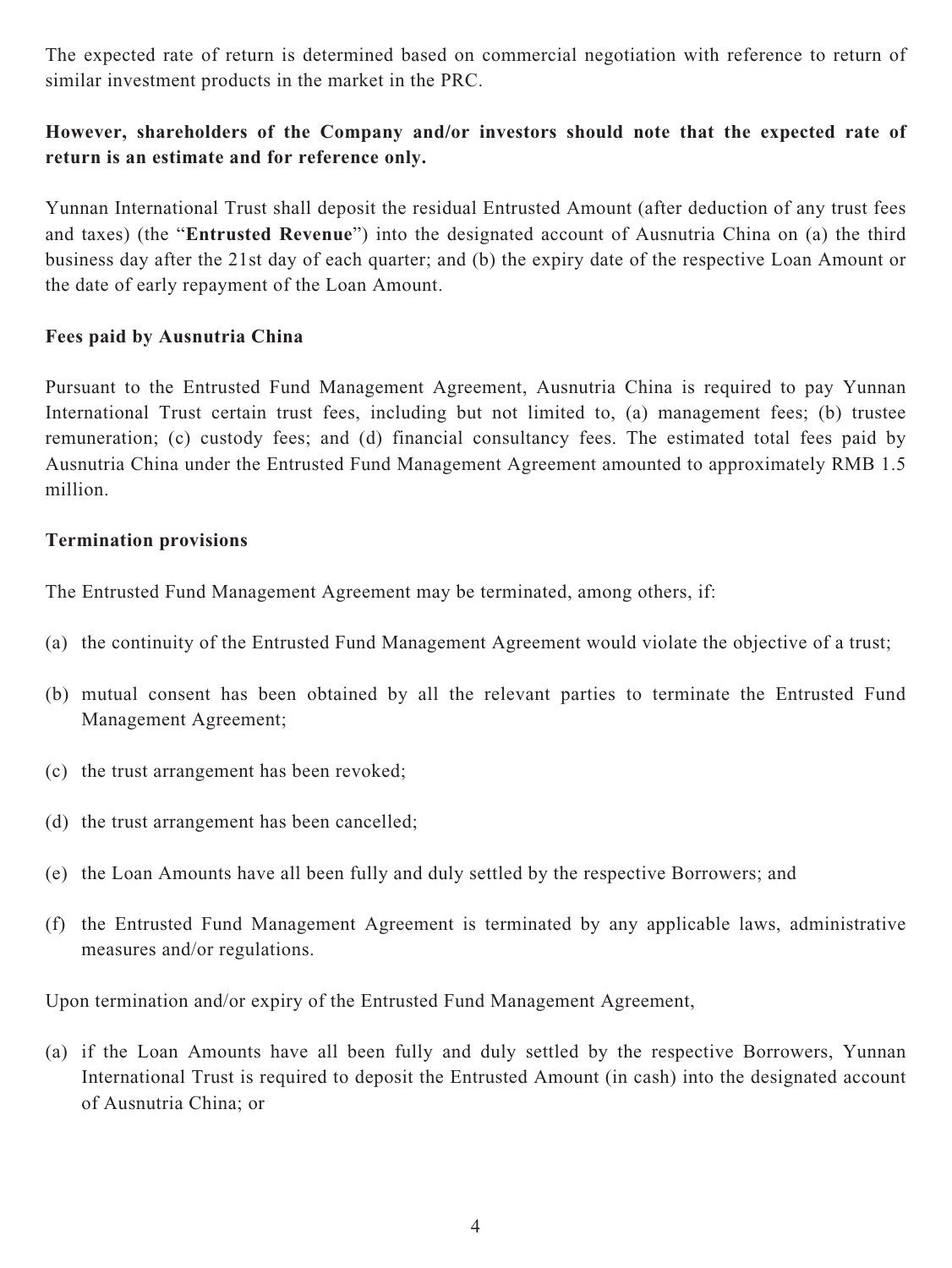(b) if the Loan Amounts have not been duly settled by the respective Borrowers, within three business days after the expiry of the Entrusted Fund Management Agreement, Yunnan International Trust has the right to transfer the residual Entrusted Amount (after deduction of any trust fees, taxes and other liabilities) to Ausnutria China. In addition, Yunnan International Trust is obliged to notify Ausnutria China and the respective Borrowers on the assignment of rights in relation to the respective outstanding Loan Amounts from the Lender to Ausnutria China.

# **ACCOUNTING TREATMENT OF THE TRANSACTIONS CONTEMPLATED UNDER THE ENTRUSTED FUND MANAGEMENT AGREEMENT**

Pursuant to the International Financial Reporting Standards, the Entrusted Amount will be classified as a held-to-maturity investment in the financial statements of the Company. It will be subsequently measured at amortised costs using the effective interest rate method, less impairment. Amortised costs are calculated by taking into account any discount or premium on acquisition and fees or costs that form an integral part of the effective interest rate. The effective interest rate amortisation will be included as finance income in the statement of comprehensive income of the Company.

As at the date of this announcement, the value of the Entrusted Amount is RMB 200 million.

## **INFORMATION ON THE COMPANY AND AUSNUTRIA CHINA**

The Company is a company incorporated in the Cayman Islands with limited liability. It is an investment holding company of the Group. The Group is principally engaged in the production, marketing and distribution of high-end and premium paediatric nutrition products in the PRC.

Ausnutria China is a company established in the PRC with limited liability and is an indirect whollyowned subsidiary of the Company as at the date of this announcement. Ausnutria China is principally engaged in the production, marketing and distribution of paediatric products in the PRC.

## **INFORMATION ON YUNNAN INTERNATIONAL TRUST**

Yunnan International Trust is an organisation registered with and authorised by the China Banking Regulatory Commission to conduct trust business in the PRC. It is principally engaged in trust management business in the PRC.

### **REASONS FOR THE ENTRUSTED FUND MANAGEMENT TRANSACTION**

As part of the Group's treasury management, the Board would like to find a stable way to increase the rate of return on its surplus cash after considering the operating cash flow forecast of the Group. The entering into the Entrusted Fund Management Agreement can increase the return and benefit of the Company. The Directors believe that the terms of the transaction are fair and reasonable and in the interests of the shareholders of the Company as a whole.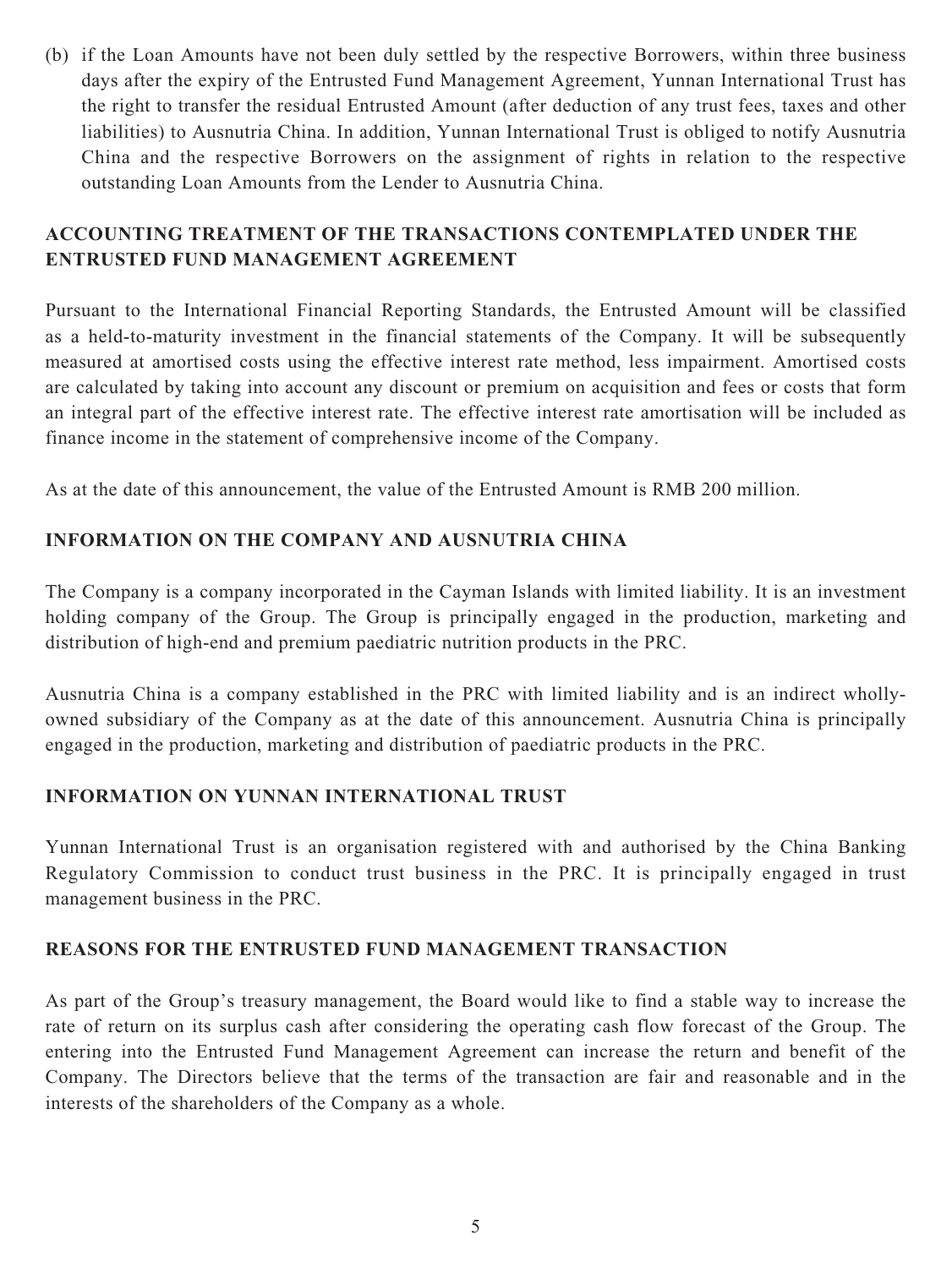## **LISTING RULES IMPLICATIONS**

As the Loan Amounts exceeded 8% of the assets ratio of the Company as defined under the Listing Rules, the Entrusted Fund Management Transaction constitutes an advance to an entity pursuant to Rule 13.13 of the Listing Rules and is subject to the reporting and announcement requirements under Rules 13.13 and 13.15 of the Listing Rules.

As the applicable percentage ratios as defined under the Listing Rules in respect of the Entrusted Fund Management Transaction are more than 5% but less than 25%, the Entrusted Fund Management Transaction constitutes a discloseable transaction of the Company and is subject to the reporting and announcement requirements under Chapter 14 of the Listing Rules.

## **DEFINITIONS**

Unless the context otherwise requires, capitalised terms used herein shall have the following meanings:

| "Ausnutria China"     | Ausnutria Dairy (China) Co., Ltd* (澳優乳業(中國)有限公司), an<br>indirect wholly-owned subsidiary of the Company as at the date of this<br>announcement                                            |
|-----------------------|-------------------------------------------------------------------------------------------------------------------------------------------------------------------------------------------|
| "Board"               | the board of Directors of the Company                                                                                                                                                     |
| "Borrower(s)"         | the borrower(s) in relation to the Financial Assets, as more particularly<br>set out in the sub-paragraph headed "Permitted use of the Entrusted<br>Amount" in this announcement          |
| "CMB(Changsha)"       | China Merchants Bank, Changsha Branch* (招商銀行長沙分行), an<br><b>Independent Third Party</b>                                                                                                   |
| "Company"             | Ausnutria Dairy Corporation Ltd (澳優乳業股份有限公司), a company<br>incorporated in the Cayman Islands with limited liability, whose shares<br>are listed on the Stock Exchange (stock code: 1717) |
| "connected person(s)" | has the meaning ascribed to it in the Listing Rules                                                                                                                                       |
| "Director(s)"         | the director(s) of the Company (including independent non-executive<br>directory(s))                                                                                                      |
| "Entrusted Amount"    | the amount entrusted by Ausnutria China to Yunnan International<br>Trust pursuant to the Entrusted Fund Management Agreement                                                              |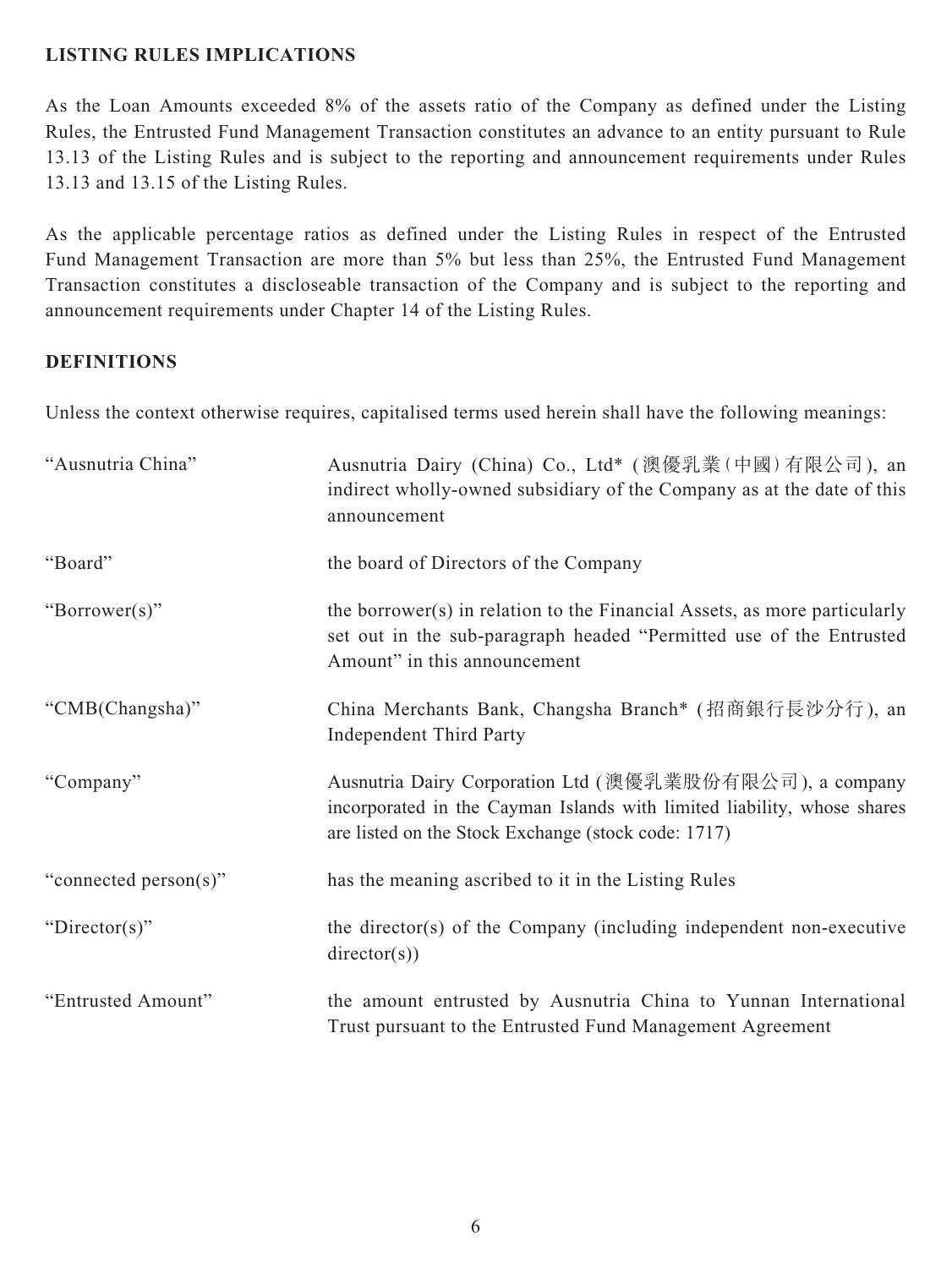| "Entrusted Fund Management<br>Agreement"   | the entrusted fund management agreement dated 29 April 2011 and<br>entered into between Ausnutria China and Yunnan International Trust<br>in relation to the Entrusted Fund Management Transaction                                      |
|--------------------------------------------|-----------------------------------------------------------------------------------------------------------------------------------------------------------------------------------------------------------------------------------------|
| "Entrusted Fund Management<br>Transaction" | the entrustment of the Entrusted Amount by Ausnutria China to<br>Yunnan International Trust, as more particularly set out in the<br>paragraph headed "The Entrusted Fund Management Agreement" in<br>this announcement                  |
| "Entrusted Revenue"                        | the revenue generated by Ausnutria China pursuant to the Entrusted<br>Fund Management Transaction, as more particularly set out in the sub-<br>paragraph headed "Revenue generated and expected rate of return" in<br>this announcement |
| "Financial Assets"                         | the financial assets held by CMB (Changsha), as more particularly<br>set out in the sub-paragraph headed "Permitted use of the Entrusted<br>Amount" in this announcement                                                                |
| "Group"                                    | the Company and its subsidiaries                                                                                                                                                                                                        |
| "Hong Kong"                                | the Hong Kong Special Administrative Region of the PRC                                                                                                                                                                                  |
| "Independent Third Party(ies)"             | party or parties that is or are not connected with the Group, any<br>Directors, chief executive, controlling shareholders, substantial<br>shareholders, their respective subsidiaries or any of their respective<br>associates          |
| "Listing Rules"                            | the Rules Governing the Listing of Securities on the Stock Exchange                                                                                                                                                                     |
| "Loan Amount(s)"                           | the loan amount(s) in relation to the Financial Assets, as more                                                                                                                                                                         |
|                                            | particularly set out in the sub-paragraph headed "Permitted use of the<br>Entrusted Amount" in this announcement                                                                                                                        |
| "PRC"                                      | the People's Republic of China, which, for the purpose of this<br>announcement, excludes Hong Kong, Macau Special Administrative<br>Region of the PRC and Taiwan                                                                        |
| "RMB"                                      | Renminbi, the lawful currency of the PRC                                                                                                                                                                                                |